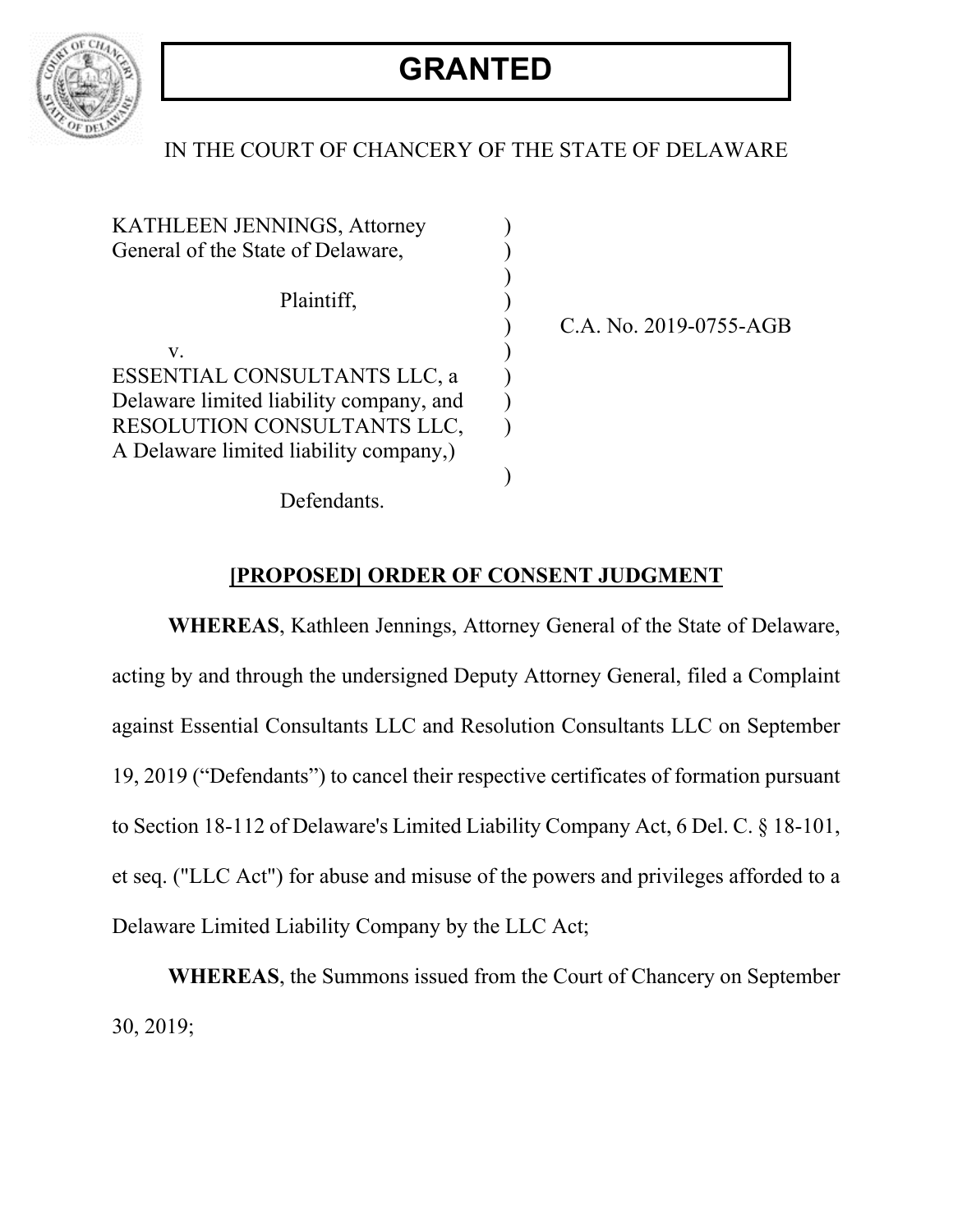**WHEREAS**, on October 25, 2019, the Attorney General received a positive return on the Summons for each Defendant;

**WHERAS**, the Defendants did not file an answer to the Complaint within the time specified by the Rules of the Delaware Court of Chancery;

**WHERAS,** the Attorney General filed a Motion for Default Judgment against Defendants on January 13, 2020;

**WHEREAS**, the Attorney General continued to make attempts to contact the Defendants to make them aware of the case and of their obligation to answer the Complaint;

**WHEREAS**, as a result of these continuing efforts the Authorized Official of each Defendant, Michael Cohen, received notice of the pleadings in this case, admits the allegations of misconduct alleged in the Complaint and agrees to stipulate to a consent judgment on behalf of the Defendants.

**WHEREAS**, the Attorney General agrees to stipulate to a consent judgment to resolve this matter, subject to the approval of the Court.

**IT IS HEREBY ORDERED** that the certificates of formation of Essential Consultants LLC and Resolution Consultants LLC are cancelled for abuse and misuse of the powers and privileges afforded to a Delaware Limited Liability Company pursuant to 6 Del. C. Sec. 18-112.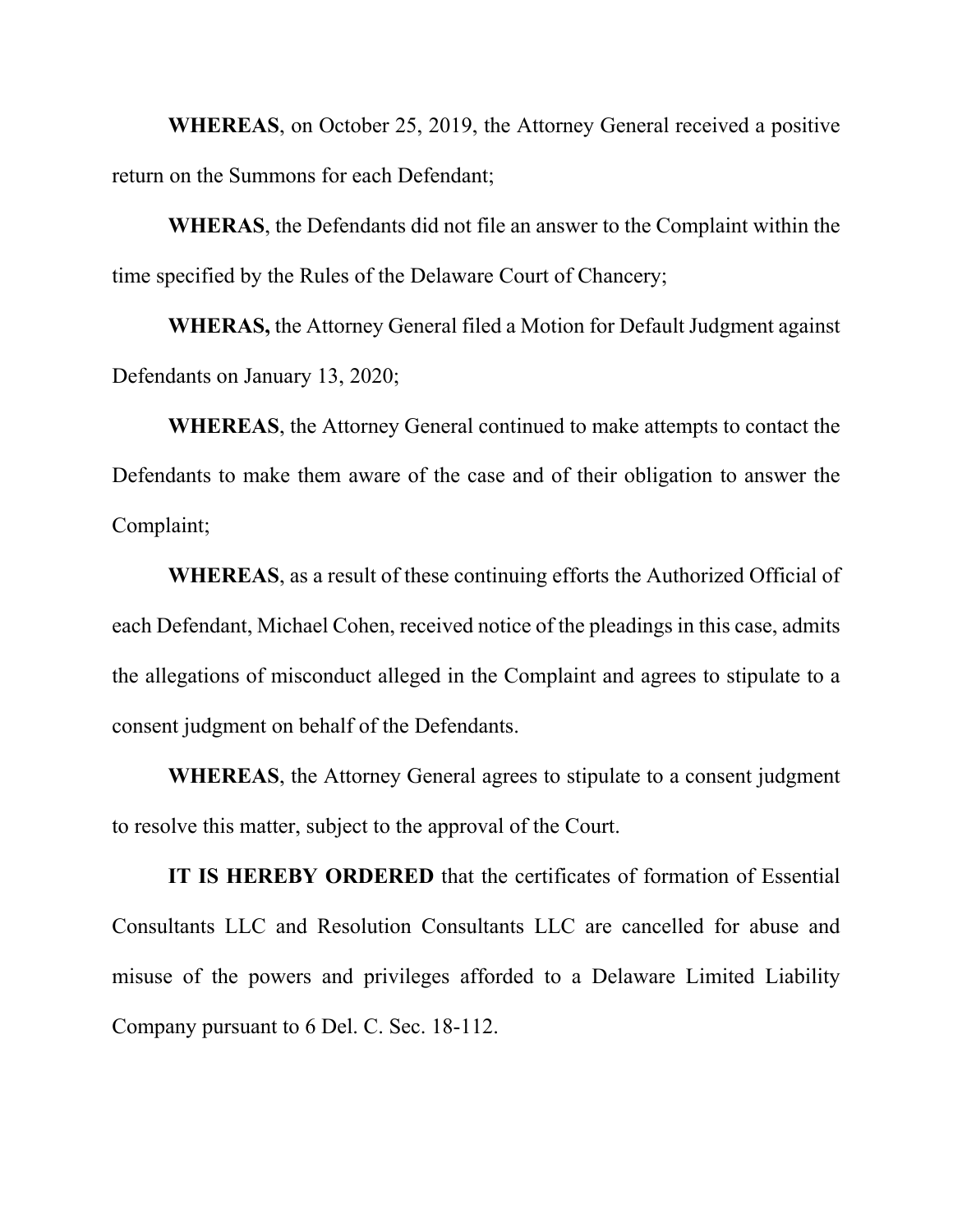**IT IS SO ORDERED**, this \_\_\_\_\_\_day of \_\_\_\_\_\_\_\_\_\_\_\_\_\_\_\_\_\_\_\_\_, 2020.

Chancellor Andre G. Bouchard